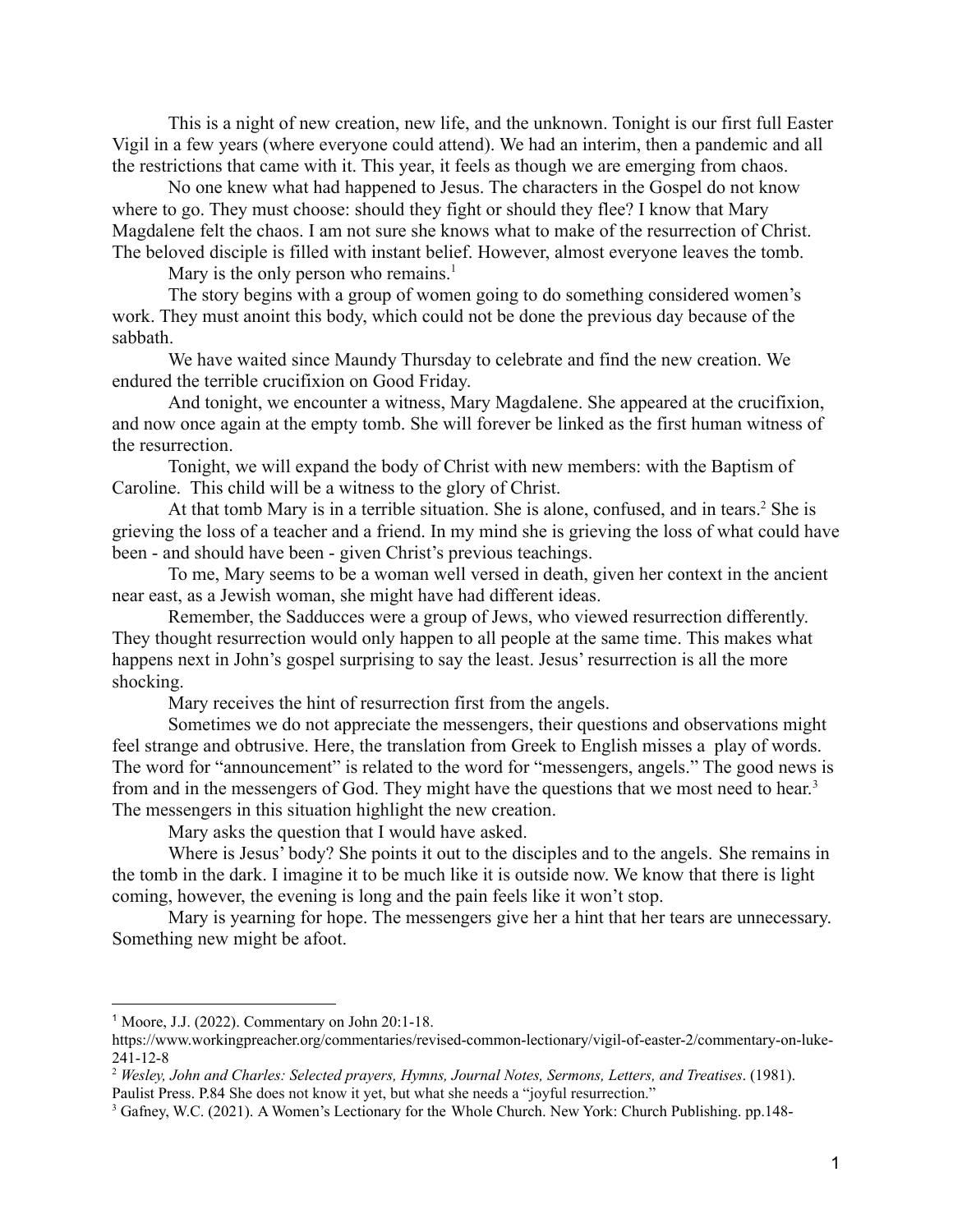Then Jesus finally calls her by name. She receives the light of Christ. We too, must seek then remain in the light of Christ.<sup>4</sup>

Meanwhile the male disciples chose flight. They leave the work of the burial anointing to the women, they are certainly not trying to break that social barrier.

When they hear the news of the empty tomb they run. As a runner myself, I appreciate the sentiment. However, it was not the exhilaration of running, they were not chasing the runners high, it was the curiosity that drove the disciples: Where has the body gone? Why are the clothes and linens still present?

Who took our Lord?

These questions overwhelm them and they choose to run in the other direction.

When the men arrive, they do not come to take away from the women's proclamation; rather to enhance it. They confirm the difficult assertion that Jesus is not in that tomb. Their investigation only considered that the body was there or missing. Except for the beloved disciple, they didn't consider a possibility that is far more spectacular. The resurrection and new life itself.<sup>5</sup>

Most people can relate to the flight of the disciples. How could someone not flee after all they had witnessed? Their doubts are understandable. The words of scripture can feel outlandish to us at times. They can feel as though they do not belong to us.<sup>6</sup> Yet these words can be a constant source of new life, new beginnings, for us.

Mary speaks to the risen Lord.

A better translation for Jesus' response to her is, "Do not cling to me, because I have not yet ascended to the Father. But go to my brothers and say to them, `I am ascending to my Father and your Father, to my God and your God.'" Mary is not to cling to him; the time for clinging has not yet come.<sup>7</sup> It is time to begin a new walk with Christ.

The gospel account shows many ways to experience Christ. Yes, Peter runs away. Yes, all of the disciples leave. However, I would point out that all of them go on to experience Hope; they experience Easter. Together they create an individual, and later corporate, relationship with what it means to have a risen savior.<sup>8</sup>

There is unity in this gospel passage. The women travel together. The men run back to greet Jesus together. Yet all of this unity is chaotic. It is not until the messengers of God speak that we have order again.

They angels ask an unexpected question in John 20:13, "They said to her, 'Woman, why are you weeping?'" When the chaos ends, one person begins a new relationship with the Risen Savior.<sup>9</sup>

Once Mary speaks to Jesus the tone of their conversation is different. Jesus does not talk of those who followed him as disciples or servants, rather he speaks of them as friends; as brothers.<sup>10</sup>

<sup>4</sup> Moore, J.J. (2022). Commentary on John 20:1-18.

https://www.workingpreacher.org/commentaries/revised-common-lectionary/vigil-of-easter-2/commentary-on-luke-241-12-8

<sup>6</sup> Thomas, D. (2022). https://www.journeywithjesus.net/lectionary-essays/current-essay?id=3369 <sup>5</sup> Wright, N.T. (2004). *John for Everyone*. Louisville: Westminster John Knox Press. [The sun could be shining.]

<sup>7</sup> Gafney, W.C. (2021). A Women's Lectionary for the Whole Church. New York: Church Publishing. pp.148-

<sup>8</sup> Thomas, D. (2022). https://www.journeywithjesus.net/lectionary-essays/current-essay?id=3369

<sup>10</sup> Wright, N.T. (2004). *John for Everyone*. Louisville: Westminster John Knox Press. <sup>9</sup> Gafney, W.C. (2021). A Women's Lectionary for the Whole Church. New York: Church Publishing. pp.148-